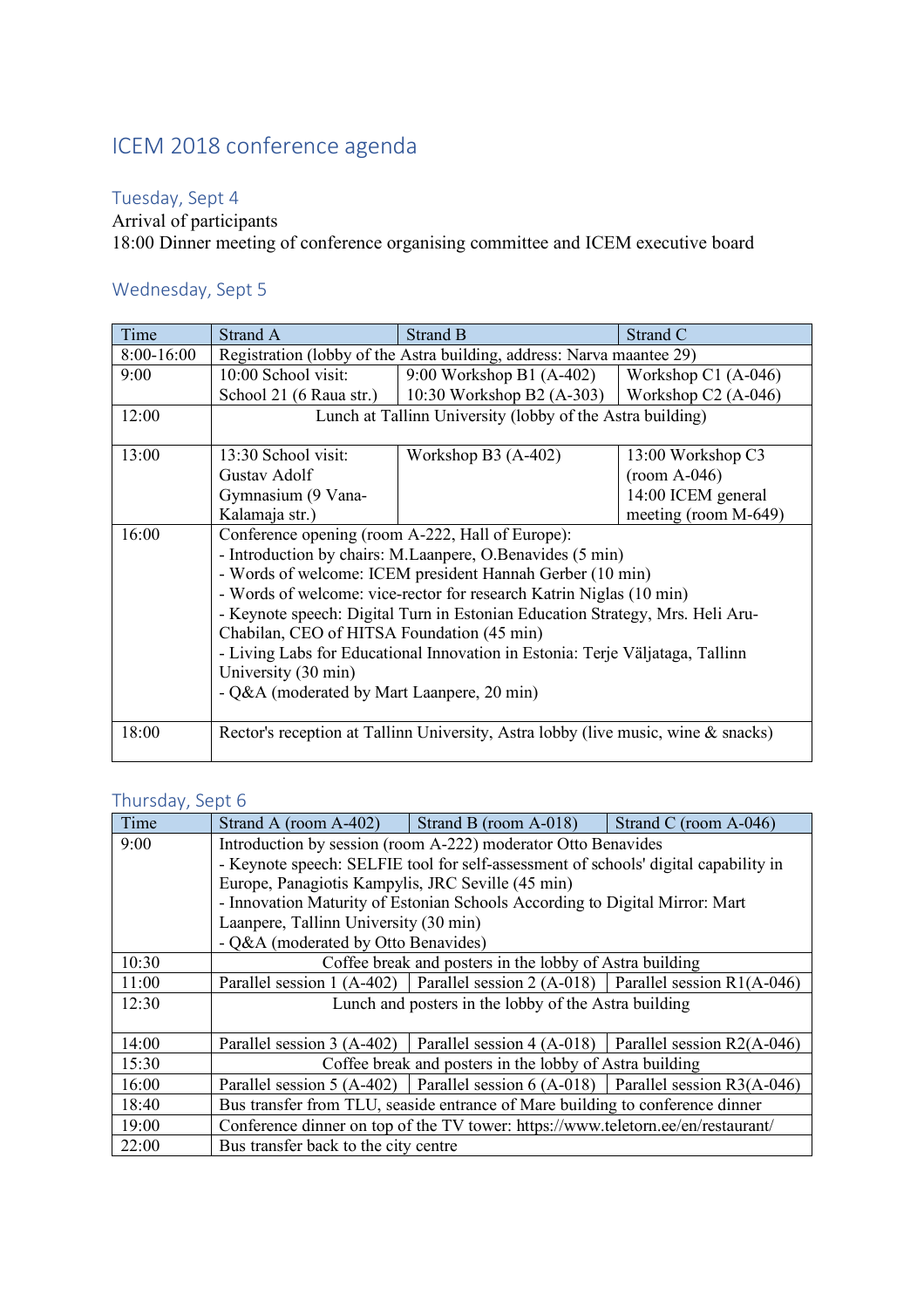#### Friday, Sept 7

| Time       | Strand A (room A-402)                                                      | Strand B | Strand C (room A-046)       |  |  |
|------------|----------------------------------------------------------------------------|----------|-----------------------------|--|--|
| 8:00-16:00 | Registration (lobby of the Astra building, Narva mnt. 29)                  |          |                             |  |  |
| 9:00       | Introduction by session moderator Otto Benavides (room A-222)              |          |                             |  |  |
|            | - Keynote speech: Hannah Gerber (45 min)                                   |          |                             |  |  |
|            | - Microlearning with Media in Higher Education and the Workplace, Dr. Trey |          |                             |  |  |
|            | Martindale, Mississipi State University (30 min)                           |          |                             |  |  |
|            | - Q&A (moderated by Hannah Gerber)                                         |          |                             |  |  |
| 10:30      | Coffee break in the lobby of Astra building                                |          |                             |  |  |
| 11:00      | Parallel session 7 (A-402)                                                 |          | Parallel session R4 (A-046) |  |  |
| 12:30      | Lunch in the lobby of the Astra building                                   |          |                             |  |  |
|            |                                                                            |          |                             |  |  |
| 14:00      | Parallel session 8 (A-402)                                                 |          | Parallel session R5 (A-046) |  |  |
| 15:30      | Coffee break in the lobby of Astra building                                |          |                             |  |  |
| 16:00      | Parallel session 9 (A-402)                                                 |          | Parallel session R6 (A-046) |  |  |
| 17:30      | Closing session (room A-222)                                               |          |                             |  |  |
|            | Conference summary by chairs: Mart Laanpere, Otto Benavides                |          |                             |  |  |
|            | Future vision of ICEM: Hannah Gerber                                       |          |                             |  |  |
|            | Invitation to the next ICEM conference in Memphis: Trey Martindale         |          |                             |  |  |
| 18:00      | End of the conference (no joint dinner has been organized)                 |          |                             |  |  |

#### Saturday, Sept 8

| Time  | Stay in Tallinn          | Meeting point (all groups)   | Bus tour outside Tallinn |
|-------|--------------------------|------------------------------|--------------------------|
| 10:00 | Guided walking tours in  | In front of the Nordic Hotel | Full-day bus tour to     |
|       | <b>Tallinn</b>           | Forum                        | Lahemaa National Park.   |
| 13:00 | Mobile adventure game in | Address: Viru väljak 3       |                          |
|       | the Old Town             |                              |                          |

## Workshops

- B1 Birgy Lorenz: *Digital Safety & Cyber Security Education as Part of Digital Literacy*
- B2 Marina Kurvits: *Designing Innovative Pedagogical Scenarios with LePlanner*
- B3 Janika Leoste: *Educational robotics in basic education mathematics learning*
- C1 Jack Koumi: *Powerful Teaching/Learning Roles for Video*
- C2 Jack Koumi: *Pedagogic Design Principles for Video*
- C3 Ray Gallon: *Living in Volatile Contexts*

## Parallel sessions 1-9: Sharing good practice

#### **Session 1: VIDEO- AND GAME-BASED LEARNING**

- Yun Joon, Jason Lee. *Changes in digital generation information process: The video game effect*
- Didem Koban Koç and Serdar Engin Koç. *On the Role of Media Input in the Learning of Formulaic Sequences by EFL Learners*
- Peter Leong, Shane Asselstine and Ariana Eichelberger. *Digital building blocks for learning: Motivating and Engaging Students through Minecraft Game-Based Learning*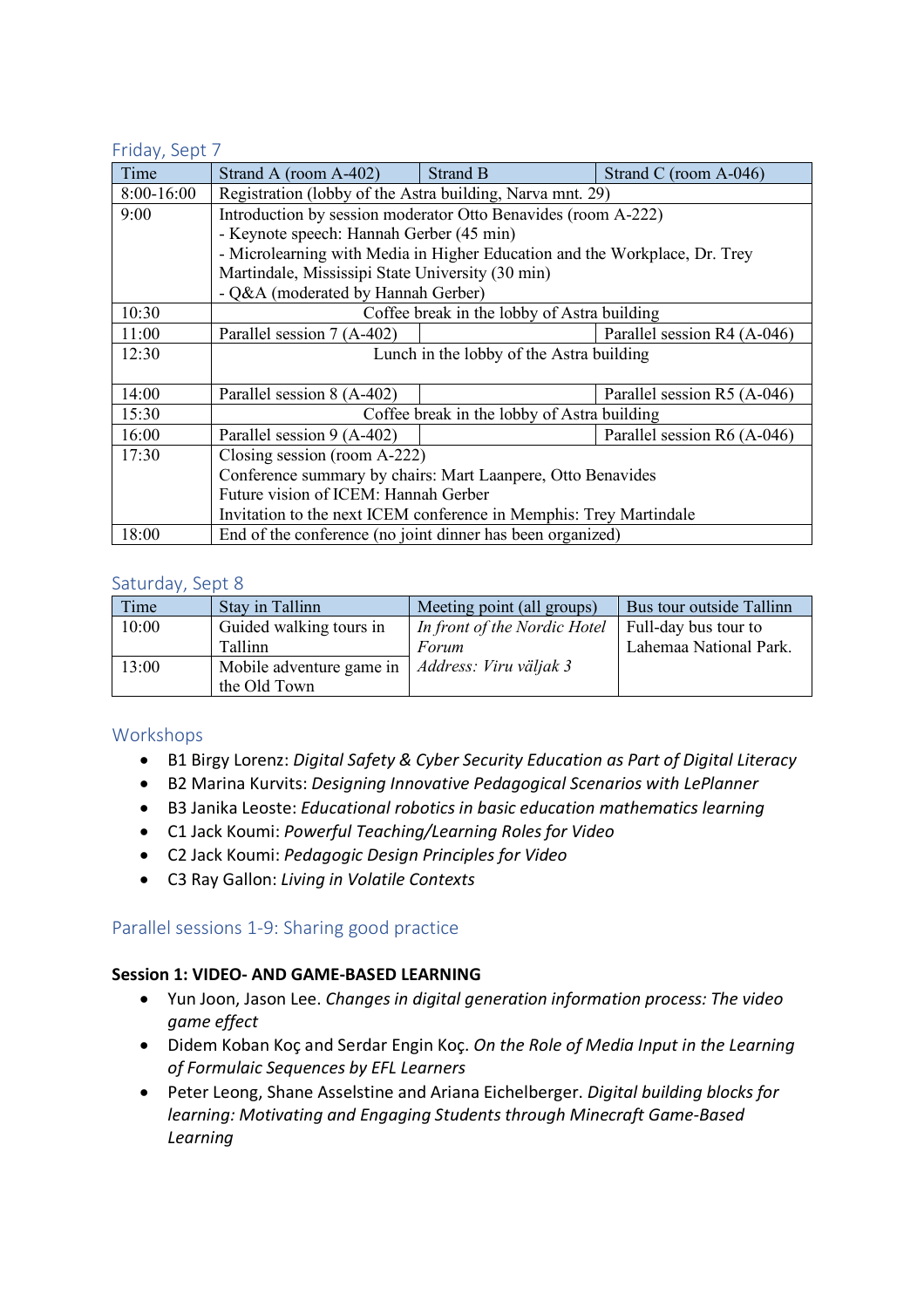## **Session 2: DIGITAL TURN IN HIGHER EDUCATION**

- Ariana Eichelberger and Peter Leong. *If you build it will they learn? Reflections on a new competency-based education platform and course at the University of Hawaii*
- Robert Doyle. *Designing Learning Spaces for University Campuses*
- Al Francis Librero. *Student Co-Creation of Open Education Resources in a Philippine Online University*

## **Session 3: UPSCALING DIGITAL LEARNING**

- Trang Phan. *Pain and gain: utilizing design thinking approach towards in a technology integration course for pre-service teachers at Fresno State*
- Charalambos Vrasidas. *Costs and Effectiveness of Digital Learning and MOOCs: Theoretical and Methodological Considerations*
- Marco Cerrone, Natascia Palmina D'Amico, Giuseppe De Salvin, Ilaria Merciai and Sofia Thomaidou. *Facemooc – social communication strategies in digital learning ecosystems*

#### **Session 4: DIGITAL TRANSFORMATION IN EDUCATION**

- Merike Saar, Luis P. Prieto and María Jesús Rodríguez-Triana. *Teaching Analytics: Investigating Methods and Tools for Teacher Data Gathering, Analysis and Sensemaking*.
- Khondoker Mokaddem Hossain. *Digital Innovation and Changes in Open and Distance Learning (ODL) Education in Bangladesh: The Case of Bangladesh Open University*
- Nicole Wang, Rebecca Heiser and Andrea Gregg. *Using social affective visualization to enhance learning performance: Integrating learning analytics with learning design*

#### **Session 5: DIGITAL LEARNING RESOURCES**

- Kairit Tammets and Mart Laanpere. *Practices of using digital learning resources results from a large-scale national study*
- Gerhard Lock, Olga Getman, Tiina Selke, Andrus Kallastu. *New digital learning material for Estonian High School music curriculum. A first feedback-feedforward survey report*
- Patrick De Walt and Nan Barker. *Pedagogical Intersectionality: Exploring Content, Technology, and Student-Centered Learning Through A Problem Based/Project Based Approach*
- Chris Lytridis, Avgoustos Tsinakos and Ioannis Kazanidis. *Enhancing educational books with augmented reality using the ARTutor platform*

#### **Session 6: PEDAGOGICAL CHANGE AND TEACHER EDUCATION**

- Andreea Gatman. *Benchmarking Best Practices in Finland and Estonia as change knowledge*
- Torben Mau. *Digital Education in Teacher Training at the University of Göttingen*
- Piret Oppi, Kati Aus and Grete Arro. *The impact of teachers' awareness program of basic psychological needs on students' perceived basic psychological needs*
- Vuorikari, R., Kampylis, P. *Emerging, innovative practices of teacher professional development addressing the changing needs*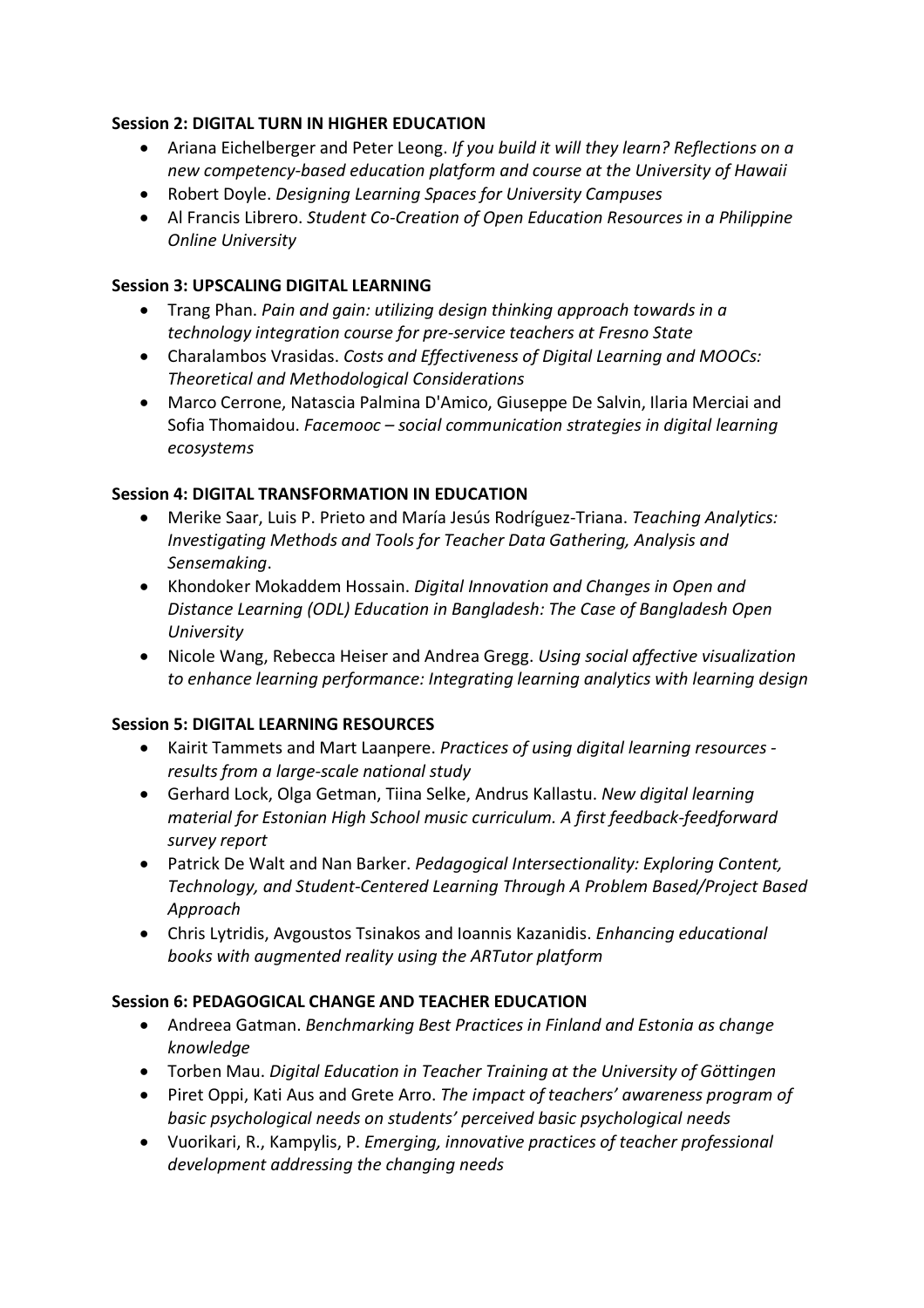## **Session 7: INNOVATIVE DESIGNS FOR LEARNING**

- Marina Kurvits. *Emergent design perspective to visualising innovative learning scenarios*
- Eva Dobozy, Sonia Dickinson and Aneeshta Gunness. *Live Case Learning Design Research*
- Irina Maslo and Milena Kampusa. *Smart pedagogy for smart learning in digital age*

## **Session 8: CODING AND DIGITAL LITERACY**

- Luc Gougeon and Yuka Kazahaya. *Computational Literacy and Media in the Japanese Classroom*
- James Quaicoe, Mart Laanpere, Kai Pata and Nataša Hoić-Božić. *Games for Learning Algorithmic Thinking (GLAT): The influence of personal and environmental factors on perceived usefulness and usage of the learning scenario design tool LePlanner*
- Rik Bair and Beth Bair. *Leveraging narrative technique and student generated media to promote critical thinking and student agency for online learners*

## **Session 9: DIGITAL EDUCATION IN CHANGING SOCIETY**

- Charalambos Vrasidas and Efi Nisiforou. *Digital Citizenship and key challenges: Case studies from EU projects*
- Axelle Asmar, Ilse Marien and Monique Korenhof. *e-Inclusion in secondary education: A customized approach framed within 8 media profiles*

## Parallel sessions R1-R5: Research track

#### **Session R1: DATA ANALYTICS IN LEARNING RESEARCH**

- Daria Kilińska, Frederik Victor Kobbelgaard and Thomas Ryberg. *Learning analytics features for improving collaborative writing practices: Insights into the students' perspective*
- Andres Udal, Vello Kukk, Martin Jaanus, Kadri Umbleja and Gunnar Piho. *Student Behavior Changes in Estonia Revealed by e-Learning Technology*
- Panagiotis Kosmas, Andri Ioannou and Panayiotis Zaphiris. *Implementing Embodied Learning in the Classroom: Effects on Children's Memory and Language Skills*
- Craig Zimitat and Eva Dobozy. *Quality Management Through Curriculum Analytics, Pedagogical and Course Innovation*

## **Session R2: DIGITAL TURN AND EDUCATIONAL INNOVATION**

- Mervi Rajahonka. *Cross-innovation - innovations in the intersection of the audiovisual and education sectors*
- Stella Polikarpus, Mikkel Bøhm and Timo Tobias Ley. *Training Incident Commander's Situational Awareness - A Discussion of How Simulation Software Facilitate Learning*.
- Sanja Jedrinović, Vesna Ferk Savec and Jože Rugelj. *Innovative and flexible approaches to teaching and learning with ICT*